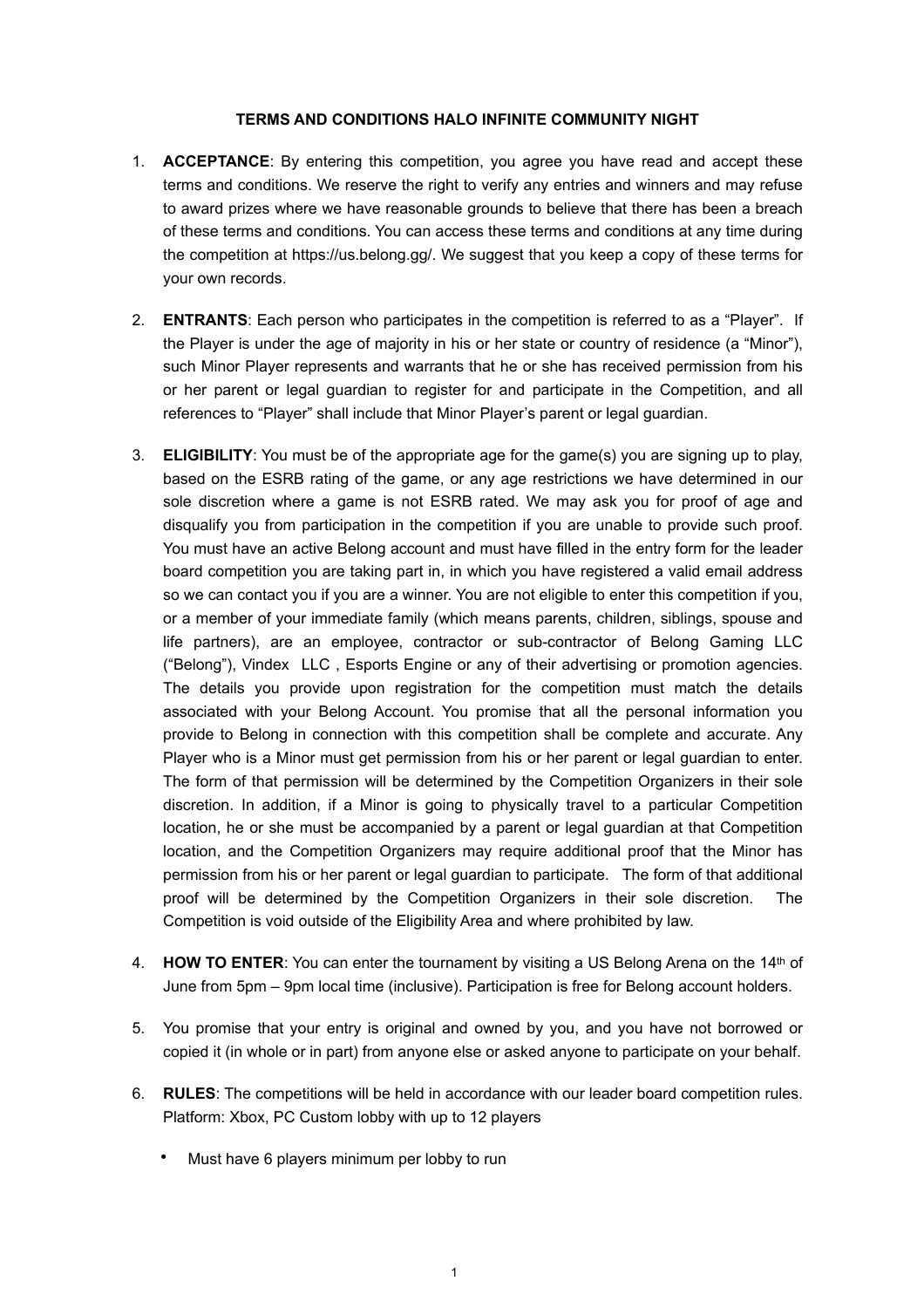- Default rules, Last Spartan Standing
- No modifiers
- Map: Breaker
- Players can only win prizing once
- 7. Two entries maximum per playerPlayers can only win prizing once**INVALID ENTRIES**: Any entry made or attempted to be made to the competition in a manner which in our reasonable opinion is contrary to these terms and conditions or by its nature unfair to other participants will be invalid and may result in your disqualification from the competition. Examples of entries or behaviour which are not allowed include fraudulent entries, bulk entries, automated entries, entries made on behalf of another person, cheating (including a person participating in the competition on your behalf), hacking, deception (including tampering with the challenge settings which will result in immediate disqualification from the entire competition), use of robots or other automated programmes. We will not accept illegible or incomplete entries.
- 8. **SELECTION OF WINNERS**: The winners of the leader board will be determined in accordance with the competition rules. Our decision will be final. No correspondence will be entered into regarding the selection of the winners of this competition.
- 9. **PRIZE**: \$10 Belong Gift card to lobby winner per match.
- 10. In the event a Player [or Team] is disqualified, Belong reserves the right, but not the obligation, to award the affected prize to the Player or Team that finished in the next place down on the leader board. Failure to take delivery of any prize may result in forfeiture, and such prize awarded to an alternate Winner. No substitutions may be made for prize(s), except by Belong, who reserves the right to substitute a prize in whole or in part with another prize of comparable or greater value if the intended prize is not available for any reason as determined by Belong in its sole discretion. By participating in a Competition, Winner acknowledges that Competition Entities have not and will not obtain or provide insurance of any kind relating to the prizes. Winner will be responsible for all taxes (including but not limited to federal, state, local and/or income) on any prize won and on the value of any items or value transferred to the Player by Belong, and will be required to provide his/her Social Security number, IRS Form W8BEN, IRS Form W9, or equivalent information for tax reporting purposes (at a time to be determined in Belong's sole discretion, and which may be prior to participation in a particular round or prior to receipt of any prize by Player). Belong will file an IRS Form 1099 or equivalent tax withholding documentation for the retail value of any prize or other items of value transferred to the Player by Belong in accordance with IRS requirements, and Belong may also share such documentation with a state or local government agency as required by law. Refusal or failure of a Winner to satisfy the requirements of all necessary and appropriate tax, withholding or other required compliance terms (including Social Security number, IRS Form W8BEN, IRS Form W9, or equivalent information), as determined by Belong in its sole discretion, will result in the Winner forfeiting the prize(s) and an alternate Winner being selected in accordance with these Official Rules. Belong will award prizes subject to any applicable withholding taxes, and the amount of the prize transferred, as reduced by any applicable withholding taxes, will constitute full payment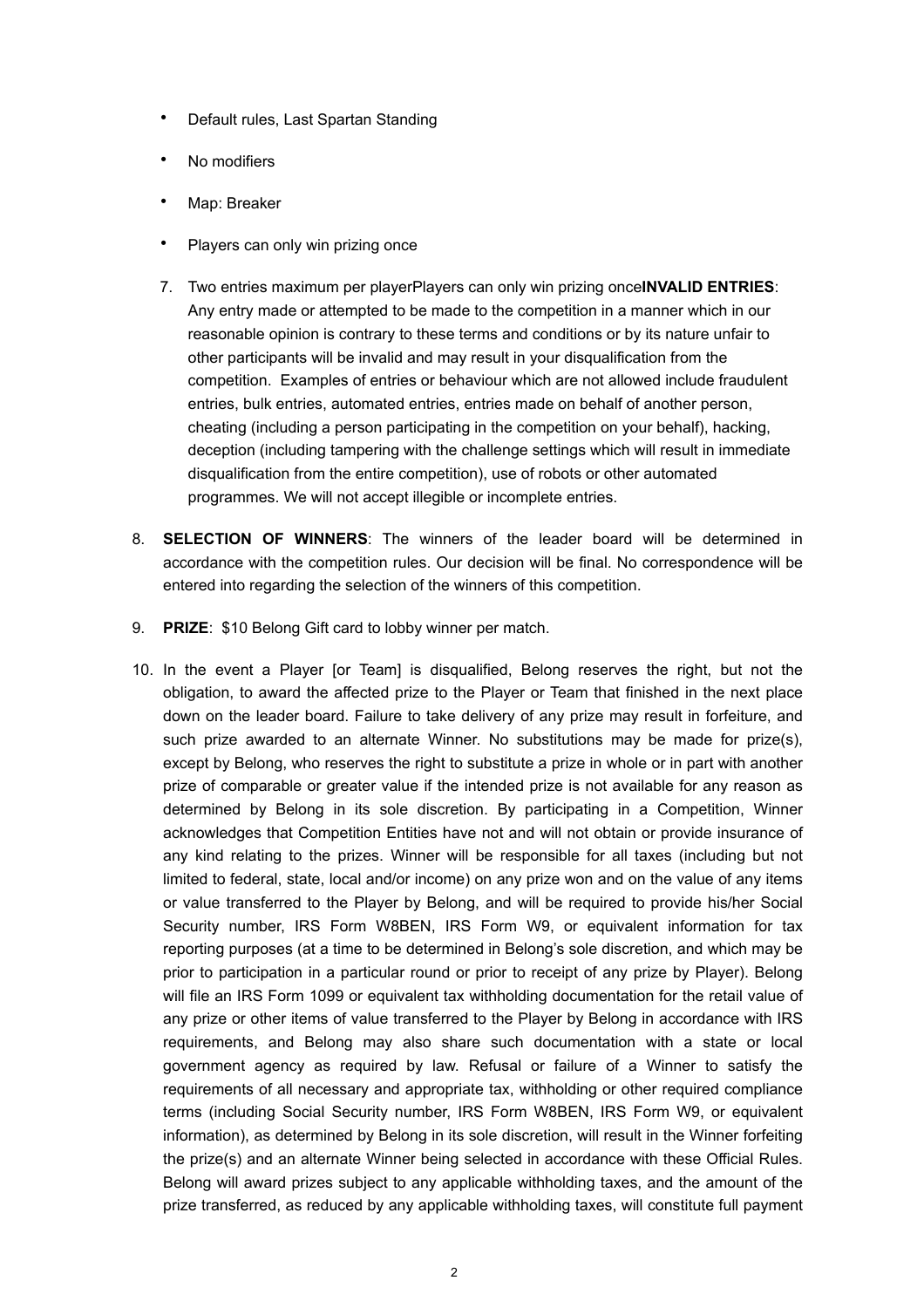of the prize. Any prizes pictured in advertising, promotional and/or other Competition materials are for illustrative purposes only. The actual prize may vary. In the event there is a discrepancy or inconsistency between the description of a prize contained in any such materials and the description of a prize contained in these terms, these terms shall prevail, govern and control. All details and other restrictions of any prize not specified in these terms will be determined by the Competition Organizers in their sole discretion.

- 11. **OWNERSHIP OF YOUR ENTRY**: You own your entry, including any copyright in your entry. By entering the competition, you agree that Belong (including our group and affiliate companies) may edit, publish and use your entry in any and all media (including print and online) for promotion and news purposes, both during and after the competition, without any payment to you.
- 12. **NOTIFICATION OF WINNERS**: We will notify the winners at the end of the tournament.
- 13. **DELIVERY OF PRIZE**: You will be contacted within 30 days via the email that you provided on the sign-up form to collect your prize from your participating arena. Belong Gift Card prizes will be provided in store.
- 14. **FORCE MAJEURE**: Belong reserves the right to modify, suspend, extend or terminate the Competition or any part thereof if it determines, in its sole discretion, that the Competition is technically impaired or corrupted or that minimum player entries requirements haven't been met or that fraud or technical problems, failures, malfunctions or other causes have destroyed, corrupted or undermined the administration, security, fairness, integrity, proper play, or feasibility of the Competition or any portion thereof as contemplated herein. In the event Belong is prevented from continuing with the Competition by any event beyond its control, including but not limited to fire, flood, epidemic, earthquake, explosion, labor dispute or strike, act of God or public enemy, satellite or equipment failure, riot or civil disturbance, terrorist threat or activity, war (declared or undeclared) or any federal state or local government law, order, or regulation, order of any court or jurisdiction, or other cause not reasonably within the Competition Organizers' control (each a "Force Majeure" event or occurrence), Belong shall have the right to modify, suspend, extend or terminate the Competition.

Belong, in their sole discretion, may require the replaying of any Game or Match, or declare any Game or Match or other phase of the Competition null and void by reason of any of the foregoing. In the event Belong determines, in their sole discretion, that any individual Game or Match or other phase of the Competition, has been tampered with or that the validity of any Game, Match or other phase of the Competition has been compromised for any reason, it may eliminate that Game, Match or other phase of the Competition, and may conduct the Competition on the basis of the remaining Game, Match and/or other phases of the Competition.

15. **TRANSFER OF PLAYER INFORMATION**: By registering for and/or otherwise participating in the Competition, each Player consents and agrees to the collection, transfer, storage and processing of his or her information to and in the United States and/or to other countries outside the country of Player's country of residence. Such other countries may not have privacy laws and regulations that are similar to those of the country of Player's residence. A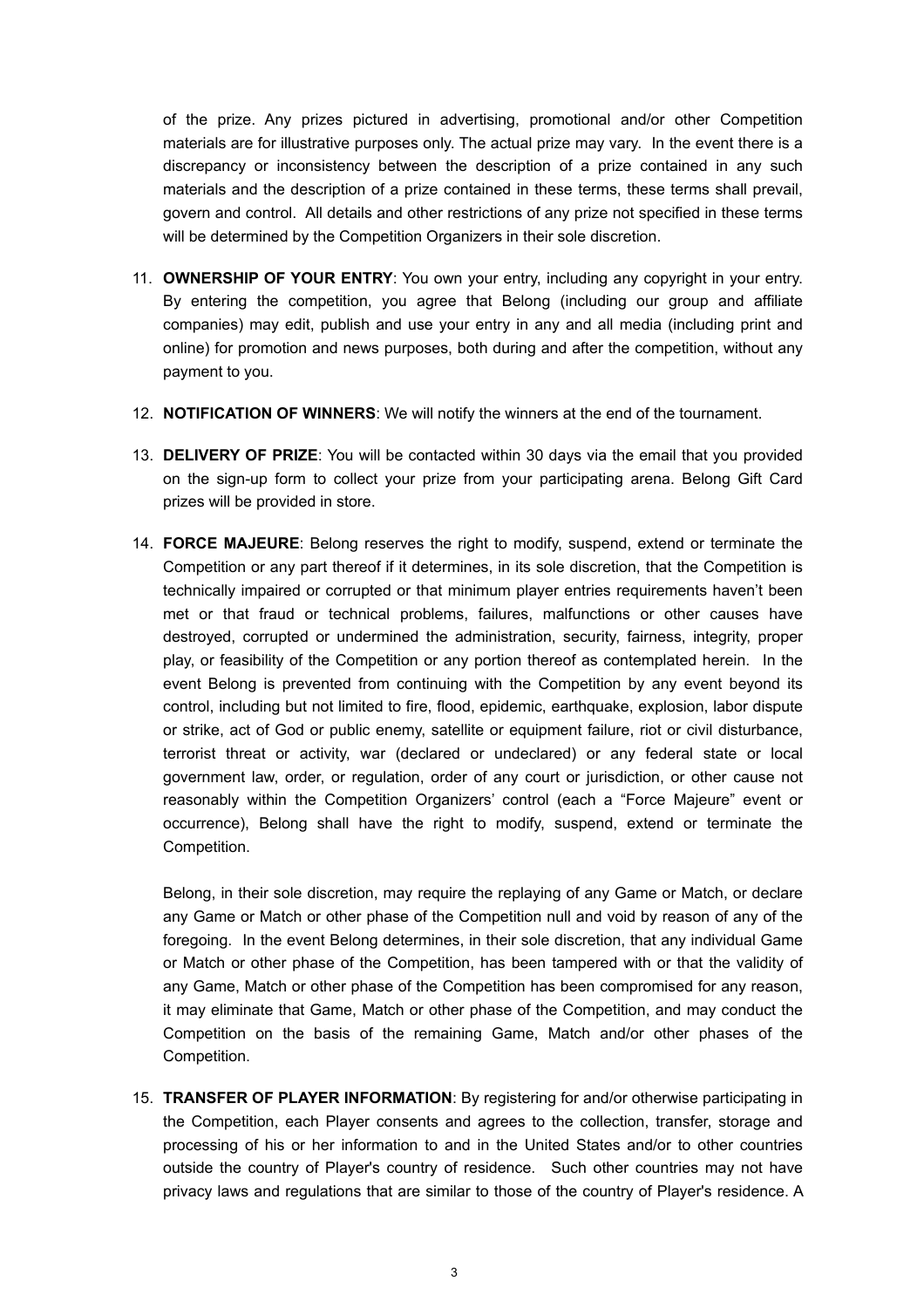Player may request access, review, rectification or deletion of any personal data held by Belong in connection with the Competition by following the instructions provided in the Privacy Policy posted on the Belong Website.

- 16. **GOVERNING LAW**: all issues and questions concerning the construction, validity, interpretation and enforceability of these terms or the rights and obligations of players or belong in connection with the competition shall be governed by and construed in accordance with the internal laws of the state of new york without giving effect to any choice of law of conflict of law rules or provisions that would cause the application of any other state's laws.
- 17. **FINAL DECISION**: Our decision is final. No correspondence will be entered into regarding the selection of the winner of this competition.
- 18. **CONSENT TO USE NAME AND IMAGE**: We may require the entrants to participate in publicity or advertising. By entering this competition, you agree that we may use your name and/or image for these purposes and that you will not be paid.
- 19. **YOUR PERSONAL INFORMATION**: We will process, use and store your data in accordance with our Privacy Policy which can be found at [https://us.belong.gg/privacy-policy.](https://us.belong.gg/privacy-policy) Please review the Belong Policies carefully before participating in the competition. In the event of a conflict or inconsistency between these terms and the terms of the Belong Policies, the terms of these terms shall prevail, govern and control. Notwithstanding anything to the contrary in the Belong Policies, Belong may share Player information with the Competition Entities, who will use such information to the extent needed to perform their duties and functions in connection with the Competition or otherwise in accordance with their own independent privacy practices. In addition, Belong may engage third party application providers and other vendors to administer certain aspects of the competition, including without limitation, the online collection of Player information. Such third parties will provide your personally identifiable information to Belong and the other Competition Entities and use your information for their own independent purposes in accordance with their own independent privacy practices. Belong is not responsible for the storage or any use of your entry information by such third parties or the Competition Entities.
- 20. **DISCLAIMER OF WARRANTIES**: Belong make no warranties, and hereby disclaim any and all warranties, express or implied, concerning any prize furnished in connection with the Competition. Without in any way limiting the generality of the foregoing and without abrogating the belong policies or the end user license agreement for the title game or other agreements that apply to the title game, the competition entities hereby disclaim all warranties and conditions, whether express, implied, statutory or otherwise, with regard to the title game software, equipment and the operation of the competition, including, without limitation, all implied warranties of merchantability, fitness for a particular purpose, title, noninfringement, and their equivalents, under the laws of any jurisdiction.
- 21. **OUR LIABILITY TO YOU**: We accept liability for death or personal injury caused by our negligence or that of our employees and agents. We do not seek to exclude liability for fraud by us or our employees or agents. For any other loss or damage, we will only be liable for losses which are a reasonably foreseeable consequence of our negligence or breach of these terms and conditions, up to a maximum of \$200. Losses are foreseeable where they could be contemplated by you and us at the time of you entering this competition.